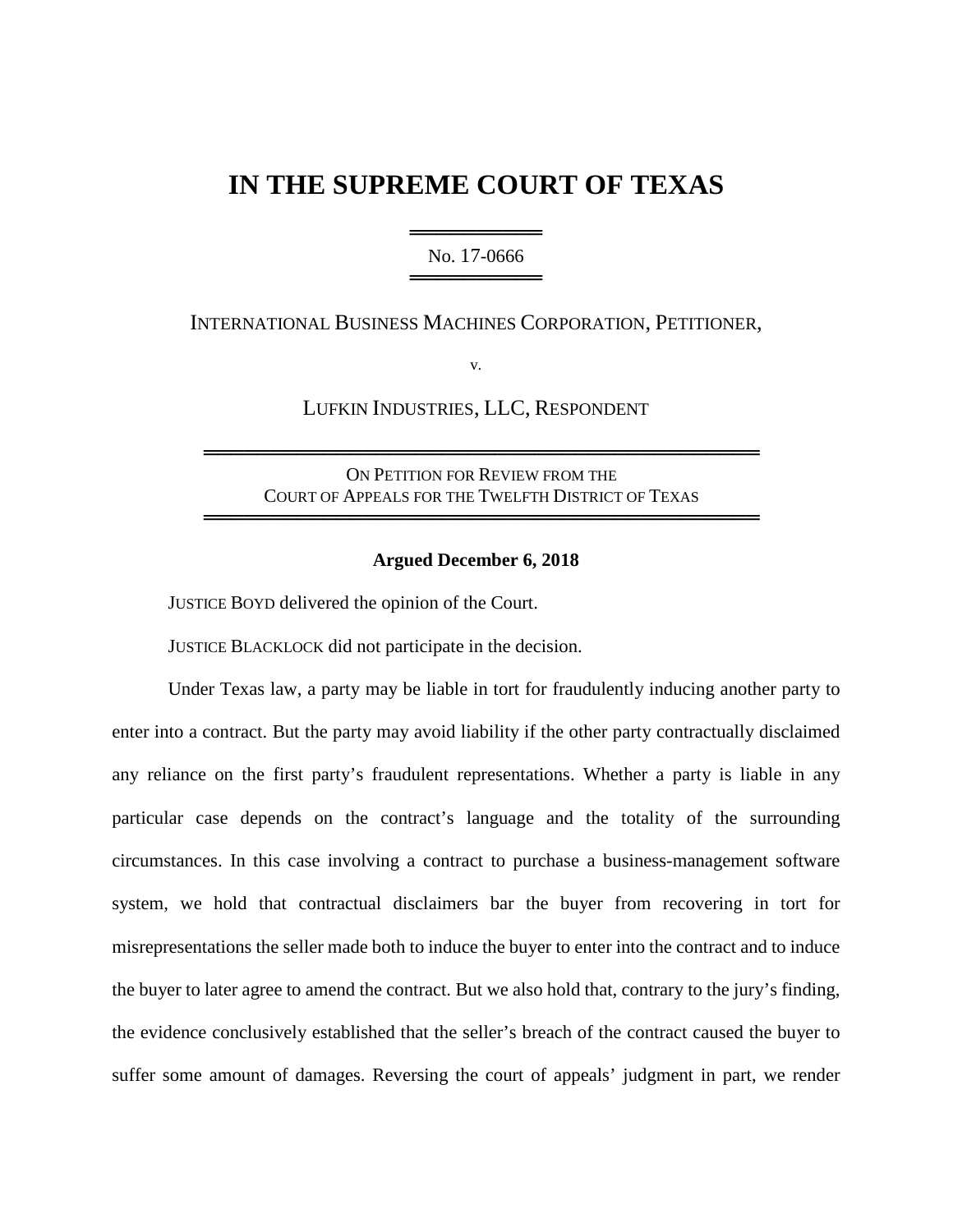judgment for the seller on the fraudulent-inducement claims and remand the case to the trial court for a new trial on the breach-of-contract claims.

## **I. Background[1](#page-1-0)**

Lufkin Industries, a publicly traded company based in Lufkin, Texas, manufactures machinery and equipment used in various segments of the energy industry. In 2009, Lufkin decided to upgrade its business-operations computer-software system. Over a period of several months, Lufkin and IBM engaged in numerous meetings, "discovery workshops," and other discussions in which they exchanged information about Lufkin's needs and IBM's capabilities. Lufkin's representatives explained that Lufkin needed an "out-of-the-box" or "off-the-shelf" system that could quickly replace its old system for a price lower than the cost of upgrading that system. Based on Lufkin's operational needs, IBM recommended its "Express Solution for SAP," which utilizes software developed by SAP, a separate German corporation.

During these extended discussions, IBM made numerous representations about its Express Solution that turned out to be false. IBM represented that the Express Solution was a preconfigured system that could be implemented for Lufkin within four to six months and meet eighty percent of Lufkin's requirements without any enhancements. IBM knew, however, that its Express Solution would require extensive customization before it could meet most of Lufkin's needs. Yet IBM continued to represent the Express Solution as a "fit" for Lufkin, hoping it could land the sale and then figure out how to provide what Lufkin needed.

<span id="page-1-0"></span><sup>&</sup>lt;sup>1</sup> Because IBM appeals from a judgment based on a jury verdict in Lufkin's favor, we recite the facts that support the jury's findings, in a light most favorable to Lufkin. *See Sw. Energy Prod. Co. v. Berry-Helfand*, 491 S.W.3d 699, 709 (Tex. 2016).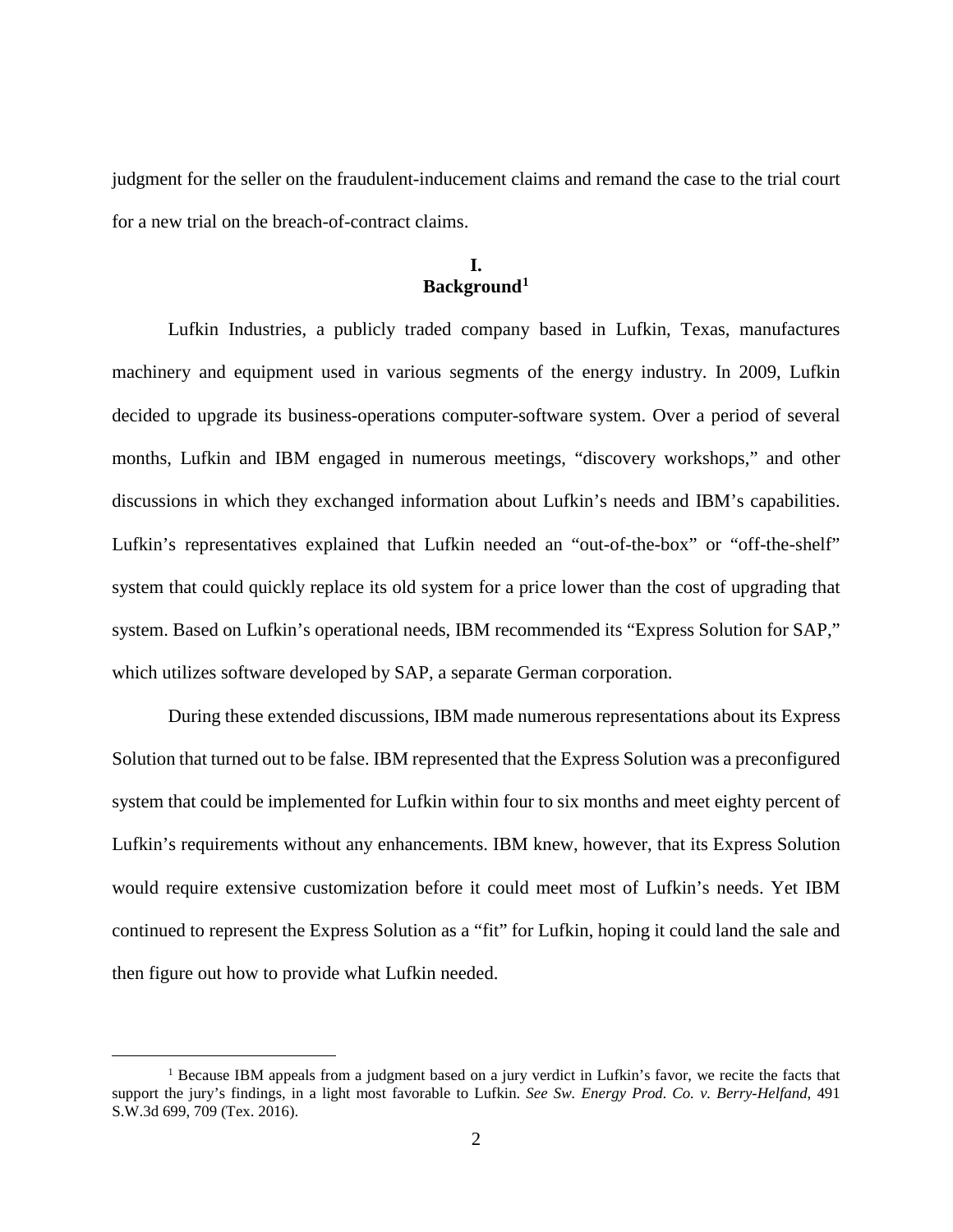In September 2009, IBM presented a demonstration of the Express Solution for Lufkin. During this demonstration, IBM's representatives again represented that the Express Solution would meet eighty percent of Lufkin's needs without any customization. In fact, the representatives knew that Express Solution was designed for much smaller operations and could not meet Lufkin's requirements without extensive and costly enhancements. Relying on IBM's misrepresentations, Lufkin agreed to a written contract with IBM in March 2010. The contract called the "Statement of Work," or "SOW"—gave IBM about a year to finalize and implement the system, projecting that Lufkin could "go live" with IBM's Express Solution system on March 1, 2011.

The implementation did not go well. Beginning in November 2010, the new system failed multiple test runs. Each time, IBM assured Lufkin that the system would work as planned if Lufkin would just be patient while IBM addressed the issues. Over time, IBM convinced Lufkin to approve nine different "Project Change Requests" in which Lufkin agreed to delay the "go-live" date and increase the overall price. Ultimately, Lufkin paid IBM just under \$13 million, an increase of about \$6.6 million over the original price, and agreed to settle for a "go-live-ugly" implementation on January 1, 2012. Lufkin only agreed to these repeated delays and increased costs because IBM continued to represent that once implemented, the Express Solution would meet Lufkin's needs without any further enhancements, and by then it had invested so much time and money it could not start the process over.

On the day of the "go-live-ugly," Lufkin deactivated its old system at IBM's instruction. But Lufkin was unable to use the Express Solution to invoice customers, manage inventory, track orders, shipments, or costs, calculate payroll, or pay employees and vendors. Because the system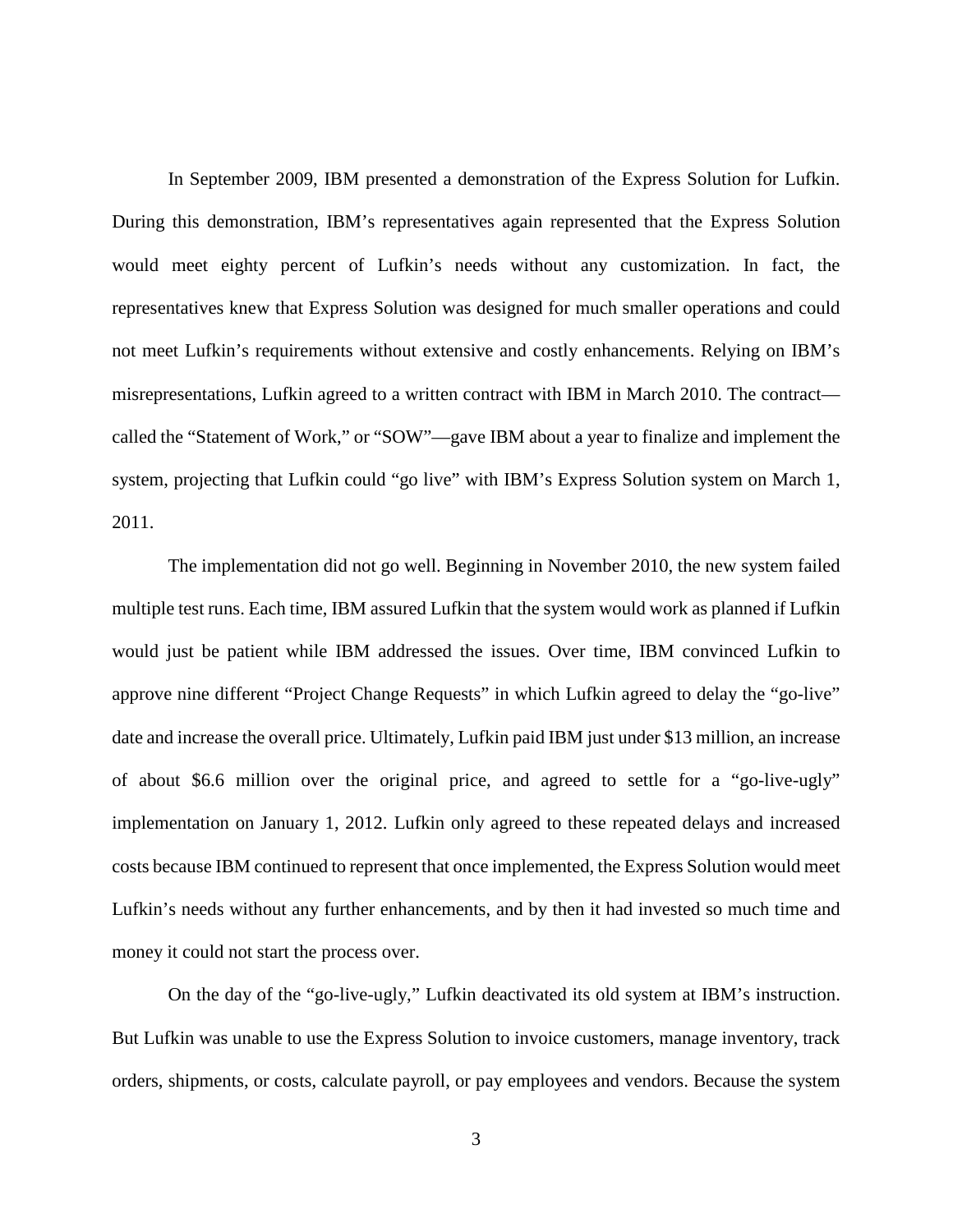did not integrate with Lufkin's financial modules, Lufkin had to delay filing public financial reports, and its stock lost value. In short, the system failure crippled Lufkin's business.

Initially, Lufkin scrambled to perform all the necessary functions manually. Over the next year and a half, Lufkin worked with SAP and other new consultants to construct and stabilize a working system. Ultimately, Lufkin paid these consultants an additional \$7.5 million to salvage the system IBM had delivered.

Lufkin filed this suit against IBM, asserting claims for fraudulent inducement, fraudulent misrepresentation and concealment, negligent misrepresentation, and breach of contract.<sup>[2](#page-3-0)</sup> At trial, the jury found IBM liable on all claims. As damages for fraudulent inducement, the jury awarded \$10 million for out-of-pocket losses and \$11 million for additional costs to mitigate and replace IBM's system. As damages for fraud—which Lufkin refers to as "string-along fraud"—the jury awarded \$3 million for out-of-pocket losses and \$3 million for mitigation costs. But the jury awarded zero damages for negligent misrepresentation and breach of contract.

Based on the jury's verdict, the trial court entered judgment awarding Lufkin \$21 million for fraudulent inducement, or alternatively, \$6 million for the string-along-fraud claim "if the judgment above for fraudulent inducement is reversed by an appellate court." The court of appeals upheld IBM's liability for fraudulent inducement but reversed the alternative string-along-fraud award, concluding that claim was based on the same misrepresentations as the fraudulentinducement claim. *Int'l Bus. Machs. Corp. v. Lufkin Indus., Inc.*, 564 S.W.3d 15, 32 (Tex. App.— Tyler 2017). The court also concluded that the evidence did not support all of the \$11 million in

<span id="page-3-0"></span><sup>&</sup>lt;sup>2</sup> Lufkin asserted other claims against IBM and other defendants, but ultimately submitted only these claims against IBM to the jury.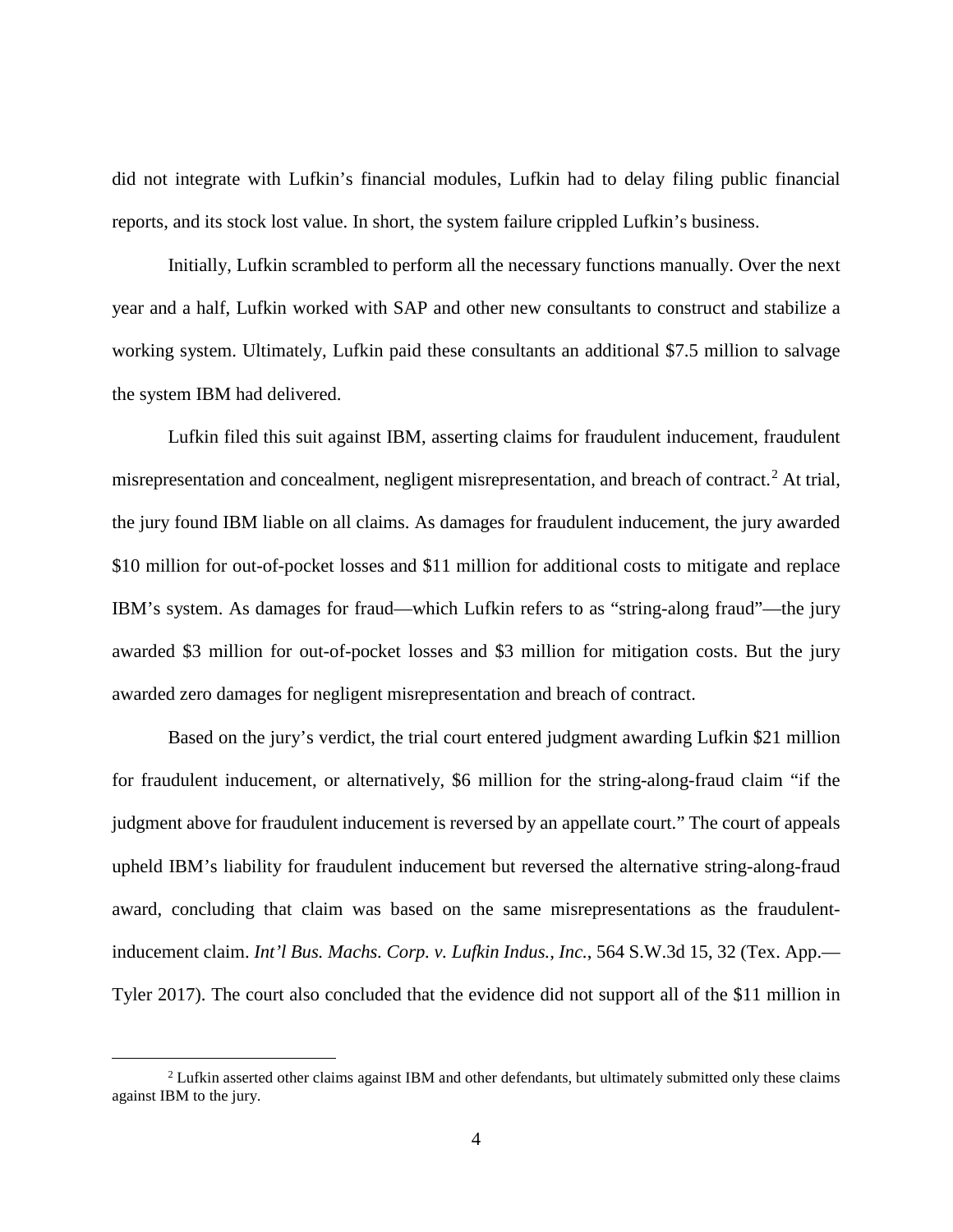mitigation damages and suggested a remittitur of about \$3.5 million, which Lufkin accepted. *Id.*  at 37.

We granted IBM's petition for review. IBM argues that the court of appeals erred by affirming liability for fraudulent inducement because Lufkin expressly disclaimed reliance on IBM's misrepresentations. Lufkin disagrees and also argues by conditional cross-points that, if we were to reverse the fraudulent-inducement award, we should render judgment in its favor on the string-along-fraud claim and either render judgment on the breach-of-contract claim or remand that claim for a new trial.

We hold that (1) Lufkin cannot recover for fraudulent inducement because it expressly disclaimed any reliance on IBM's misrepresentations, (2) Lufkin cannot recover for so-called string-along fraud for the same reason, and (3) Lufkin is entitled to a new trial on its claim for breach of contract because the evidence conclusively established that it suffered some amount of damages as a result of IBM's breach.

# **II. Fraudulent Inducement**

Fraudulent inducement is a "species of common-law fraud" that "arises only in the context of a contract." *Anderson v. Durant*, 550 S.W.3d 605, 614 (Tex. 2018). Like a broader commonlaw fraud claim, a fraudulent-inducement claim requires proof that: (1) the defendant made a material misrepresentation; (2) the defendant knew at the time that the representation was false or lacked knowledge of its truth; (3) the defendant intended that the plaintiff should rely or act on the misrepresentation; (4) the plaintiff relied on the misrepresentation; and (5) the plaintiff's reliance on the misrepresentation caused injury. *Id.* In a fraudulent-inducement claim, the "misrepresentation" occurs when the defendant falsely promises to perform a future act while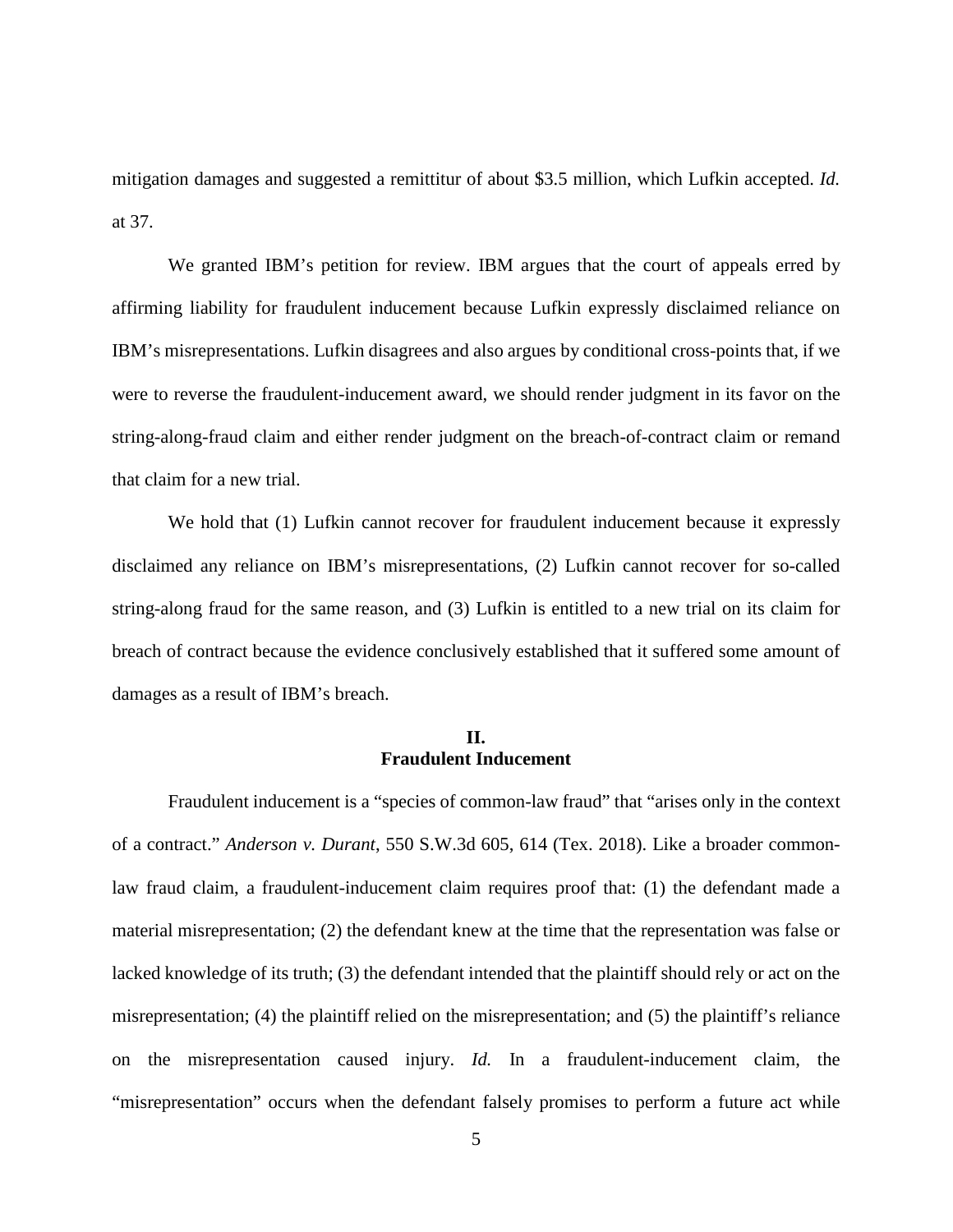having no present intent to perform it. *Id*. The plaintiff's "reliance" on the false promise "induces" the plaintiff to agree to a contract the plaintiff would not have agreed to if the defendant had not made the false promise. *See id.*

The court of appeals held that sufficient evidence supports the jury's finding that IBM knowingly misrepresented its ability to provide the software system Lufkin required, and IBM does not challenge that holding here. Instead, IBM argues that Lufkin did not and cannot establish that it detrimentally relied on IBM's misrepresentations because Lufkin expressly disclaimed any such reliance in two provisions of the Statement of Work. First, in section 2, Lufkin agreed:

> In entering into this SOW, Lufkin Industries is not relying upon any representation made by or on behalf of IBM that is not specified in the Agreement<sup>[[3](#page-5-0)]</sup> or this SOW, including, without limitation, the actual or estimated completion date, amount of hours to provide any of the Services, charges to be paid, or the results of any of the Services to be provided under this SOW. This SOW, its Appendices, and the Agreement represent the entire agreement between the parties regarding the subject matter and replace any prior oral or written communications.

Similarly, in section 2.11, the parties agreed:

 $\overline{a}$ 

This SOW and the referenced Agreement identified below are the complete agreement between Lufkin Industries and IBM regarding Services, and replace any prior oral or written communications between us. Accordingly in entering into this SOW, neither party is relying upon any representation that is not specified in this SOW including without limitation, any representations concerning 1) estimated completion dates, hours, or charges to provide any Service; 2) the experiences of other customers; or 3) results or savings Lufkin Industries may achieve.

<span id="page-5-0"></span><sup>&</sup>lt;sup>3</sup> The Statement of Work incorporates a document referred to as "the IBM Customer Agreement ('ICA'), number HQ 12291, dated January 22, 1991." Lufkin denies that it ever signed such an agreement. At trial, IBM proffered a document, but it was never entered into evidence.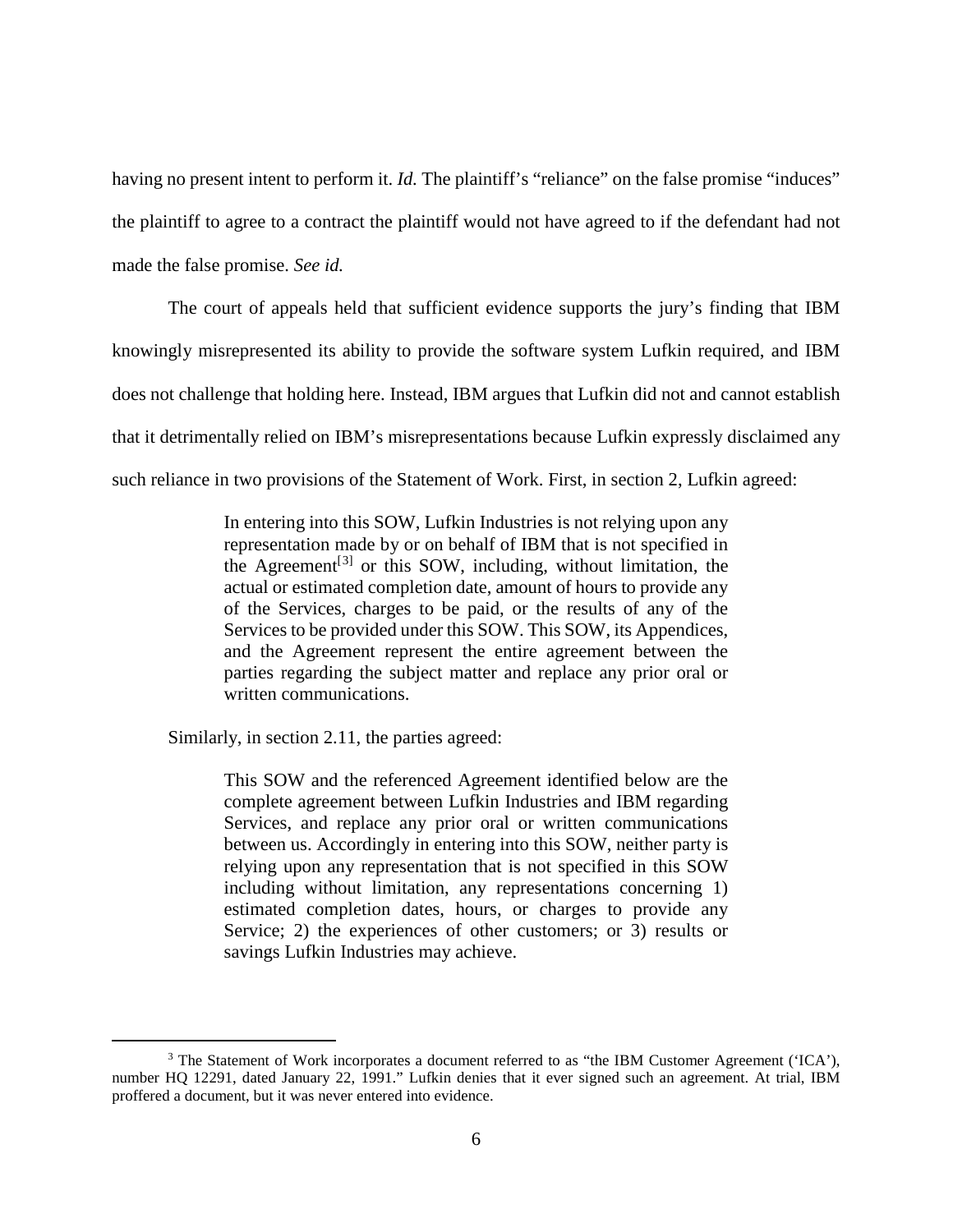Both of these provisions include a merger clause, providing that the Statement of Work and the incorporated Customer Agreement contain the parties' "entire" or "complete" agreement and "replace any prior oral or written communications." And both also include a disclaimer clause, disclaiming any reliance on any representation that is "not specified" in the Statement of Work or the Customer Agreement.

We have held that a merger clause, standing alone, does not prevent a party from suing for fraudulent inducement. *Italian Cowboy Partners, Ltd. v. Prudential Ins. Co. of Am.*, 341 S.W.3d 323, 327 (Tex. 2011). And similarly, a clause that merely recites that the parties have not made any representations other than those contained within the written contract is not effective to bar a fraudulent-inducement claim. *Id.* at 334. But a clause that clearly and unequivocally expresses the party's intent to disclaim reliance on the specific misrepresentations at issue can preclude a fraudulent-inducement claim. *See Forest Oil Corp. v. McAllen*, 268 S.W.3d 51, 60–61 (Tex. 2008); *see also Schlumberger Tech. Corp. v. Swanson*, 959 S.W.2d 171, 179 (Tex. 1997). Not every such disclaimer is effective, and courts "must always examine the contract itself and the totality of the surrounding circumstances when determining if a waiver-of-reliance provision is binding." *Forest Oil*, 268 S.W.3d at 60. Specifically, courts must consider such factors as whether

- (1) the terms of the contract were negotiated, rather than boilerplate, and during negotiations the parties specifically discussed the issue which has become the topic of the subsequent dispute;
- (2) the complaining party was represented by counsel;
- (3) the parties dealt with each other at arm's length;
- (4) the parties were knowledgeable in business matters; and
- (5) the release language was clear.

*Italian Cowboy*, 341 S.W.3d at 337 n.8; *see also Forest Oil*, 268 S.W.3d at 60. When "sophisticated parties represented by counsel disclaim reliance on representations about a specific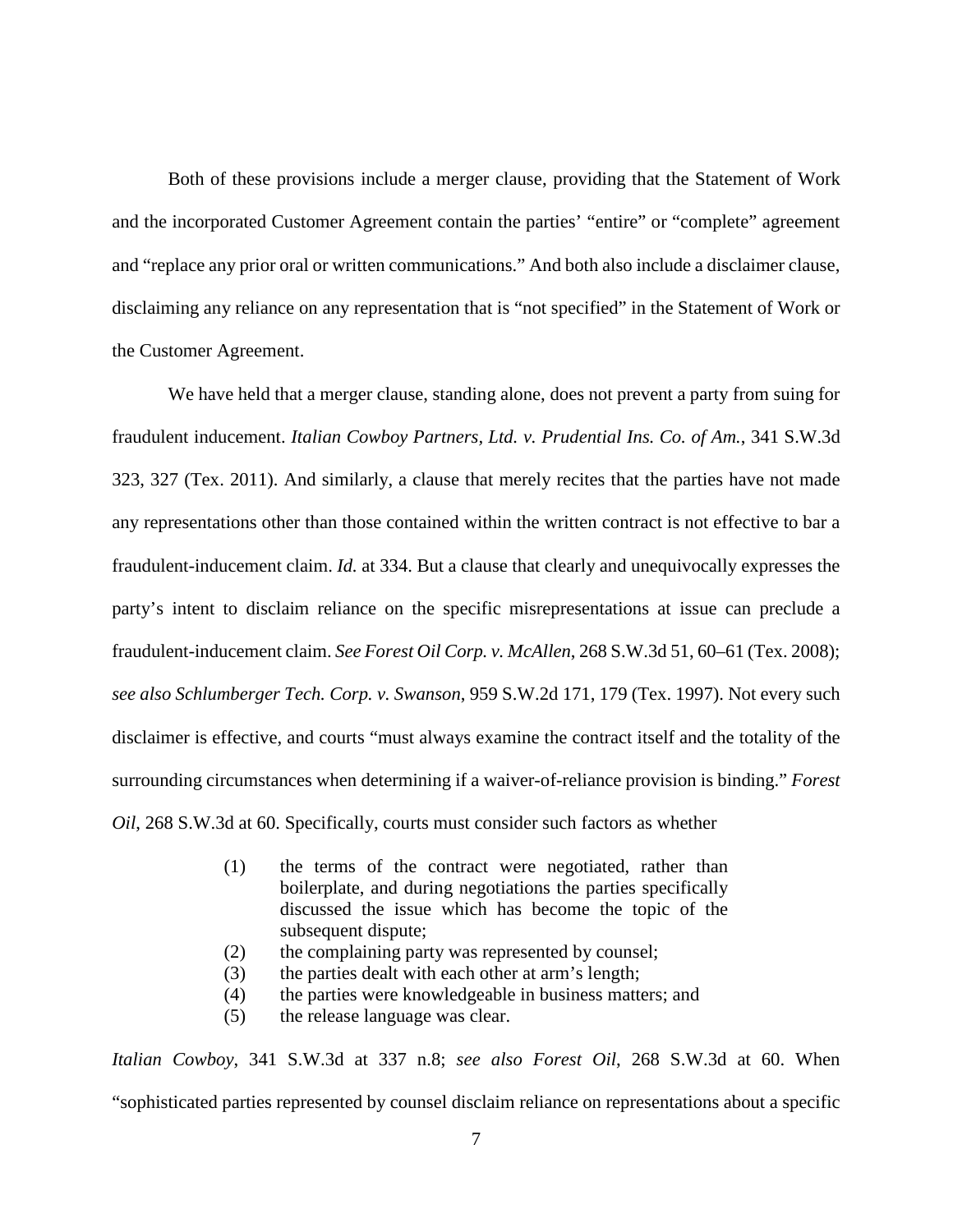matter in dispute, such a disclaimer may be binding, conclusively negating the element of reliance in a suit for fraudulent inducement." *Italian Cowboy*, 341 S.W.3d at 332 (citing *Schlumberger*, 959 S.W.2d at 179).

We have no trouble concluding that the factors generally support a finding that Lufkin effectively disclaimed reliance on IBM's misrepresentations. The parties negotiated the Statement of Work at arm's length, they were both knowledgeable in business matters and represented by counsel,<sup>[4](#page-7-0)</sup> and the two clauses expressly and clearly disclaim reliance. But as Lufkin points out, the clauses only disclaim reliance on representations that are "not specified" in the Statement of Work or the Customer Agreement. Relying on two other provisions, Lufkin argues that the misrepresentations on which it based its fraudulent-inducement claim were "specified" in the Statement of Work, and at a minimum, reading those provisions together with the disclaimers' "not specified" language renders the clauses too ambiguous to be enforceable. We are not convinced.

#### **A. The no-enhancements provision**

 $\overline{a}$ 

To avoid the disclaimer of reliance on representations "not specified" in the Statement of Work, Lufkin relies primarily on a provision in which IBM represented that its Express Solution system would need no "enhancements." Specifically, under a section entitled "Project Scope," the Statement of Work states:

> The following Enhancements will be developed as part of this project:

<span id="page-7-0"></span><sup>4</sup> Lufkin argues that the disclaimers were "non-negotiated boilerplate" provisions, but the factors do not require that every sentence in a contract be negotiated. Lufkin acknowledges that it negotiated "certain deal points," and it does not contend that it could not have negotiated the disclaimers if it had wanted to. *See Forest Oil*, 268 S.W.3d at 60. Lufkin also argues that it was not knowledgeable about business-operations software systems, but it does not dispute that it was generally knowledgeable about "business matters."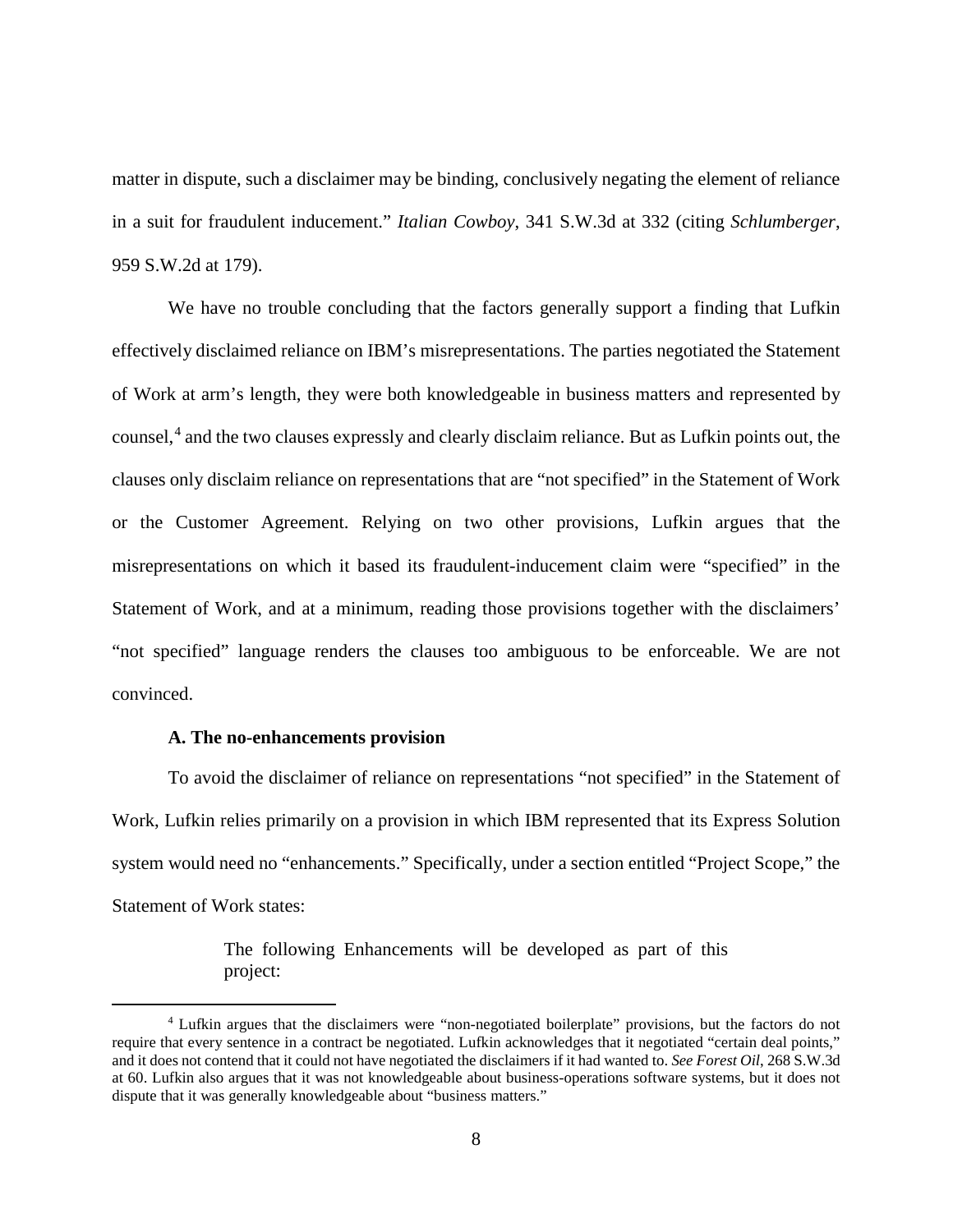### 1. None

 $\overline{a}$ 

Lufkin contends that this no-enhancements provision confirmed in writing IBM's prior representations that the Express Solution system would provide an "out-of-the-box" solution that would meet eighty percent of Lufkin's requirements. Lufkin insists that it did not disclaim reliance on those misrepresentations because they are "specified" in the no-enhancements provision.

We cannot accept Lufkin's reading of the no-enhancements provision. To begin with, it clearly does not *specify*<sup>[5](#page-8-0)</sup> that the Express Solution system would be ready "out-of-the-box" and meet eighty percent of Lufkin's needs without customization. At most, it specifies only that the parties had not then agreed on any particular enhancements. In other provisions, however, the parties agreed that they would discuss and evaluate the need for enhancements during subsequent phases following the product's initial implementation. In section 1.2.1, for example, the Statement of Work provided that IBM would perform a "Post Implementation Review" after the go-live phase and before the "Sustain" phase, and that review would provide "an initial basis for identifying potential enhancements that could be made to improve efficiency."

Consistent with these provisions, Lufkin's chief financial officer, Chris Boone, admitted in his testimony that "there was always a certain amount of . . . customization" expected, and "there was a contingency for things that weren't identified during the discovery process." And Lufkin itself understood that enhancements could be necessary for the product to meet up to twenty percent of its requirements. As Boone testified, there was "always an element of the project that

<span id="page-8-0"></span><sup>5</sup> *See* WEBSTER'S THIRD NEW INTERNATIONAL DICTIONARY 2187 (1961) (defining "specify" as "to mention or name in a specific or explicit manner: tell or state precisely or in detail"); *see also id.* (defining "specific" as "characterized by precise formulation or accurate restriction").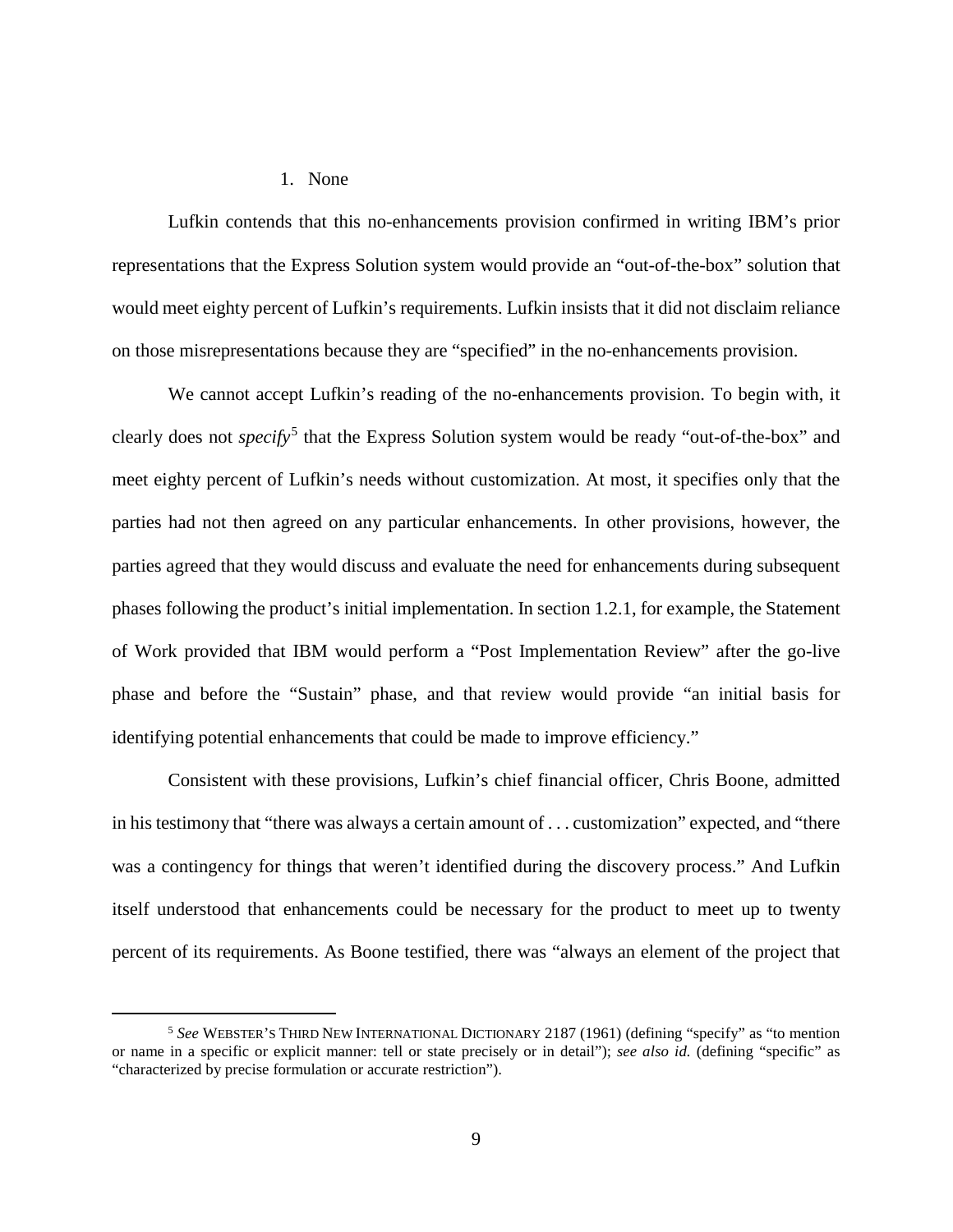was going to require some [enhancements<sup>[6](#page-9-0)</sup>], but the original scope of the project requires no enhancements or customization." Reading the contract's provisions together, and in light of Lufkin's own acknowledgements and assertions, we cannot read the no-enhancements provision to mean that no enhancements would *ever* be needed or developed.

Instead, it appears from the trial testimony that the no-enhancements provision may refer to enhancements to SAP's standard software on which the Express Solution system ran, not to the Express Solution system itself. Although the contract does not define the term "Enhancements," both parties accept IBM's corporate representative Juan Gonzales's explanation that the term refers to "code writing outside of what SAP can do, standard SAP can do."[7](#page-9-1) Another IBM representative, Anthony Giambone, testified that one of the Statement of Work's "key assumptions" was that the Express Solution would utilize SAP's "standard" software product, which was "one of [the] reasons we didn't have any enhancement originally scheduled." Based on this testimony, which Lufkin's witnesses did not contradict, it may be that the no-enhancements provision refers only to the parties' agreement that IBM's Express Solution system would incorporate only the standard SAP software.

But whatever the no-enhancements provision means, it simply does not "specify" that the Express Solution system would meet eighty percent of Lufkin's needs upon initial implementation. In fact, the reliance disclaimers themselves contradict that construction. Both disclaimers list examples of representations that were "not specified" in the contract, including representations

<span id="page-9-0"></span><sup>6</sup> Boone actually referred here to "RICEFs," an acronym the parties used for "reports, interfaces, forms, enhancements, and conversions."

<span id="page-9-1"></span><sup>7</sup> Lufkin witness Kenneth Patrick testified that Lufkin receives "enhancement packages" directly from SAP to update the program.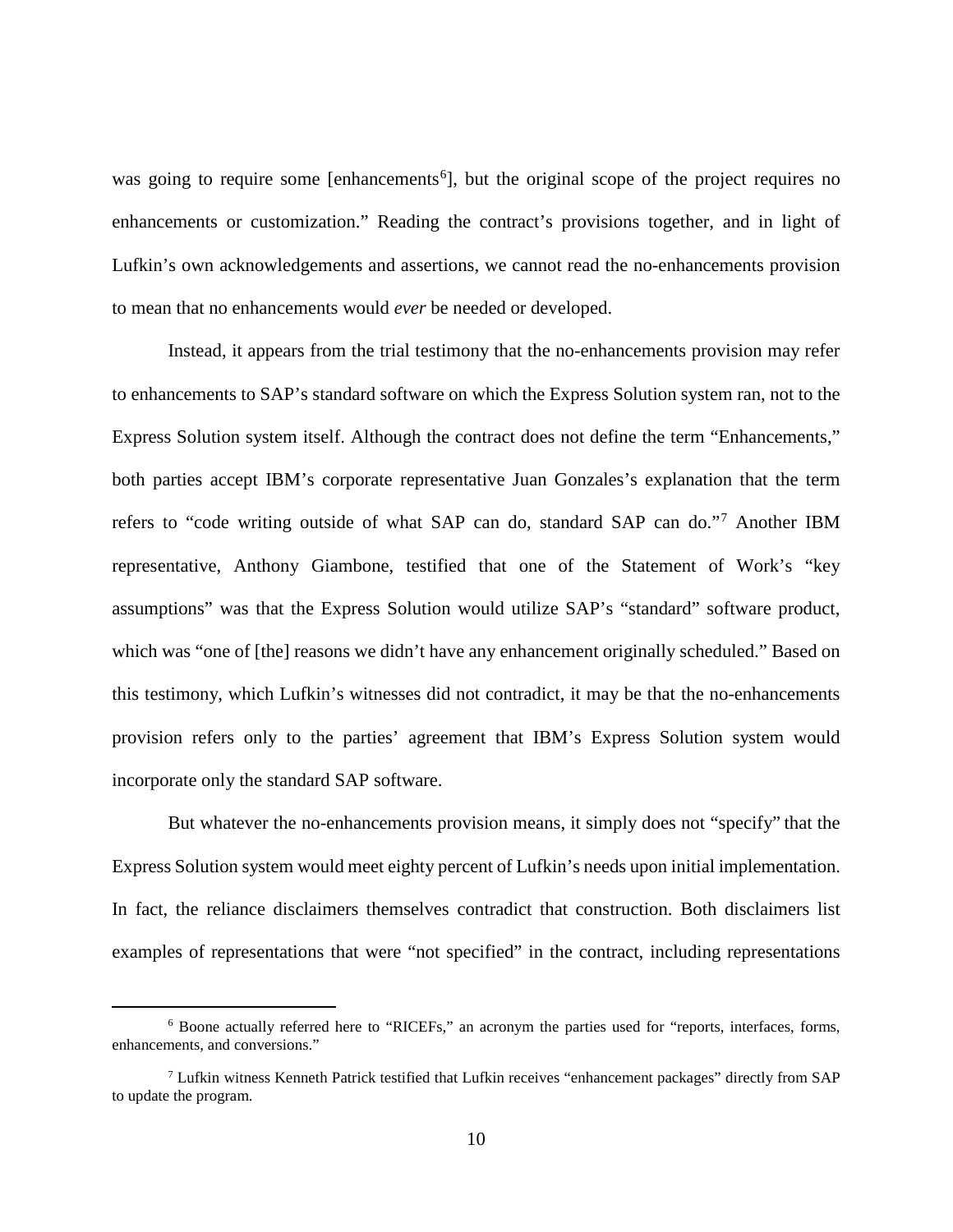regarding the project's completion date, the amount of hours necessary to provide services, the charges to be paid for the services, and the "results" of the services IBM provided. We cannot read the no-enhancements provision to specify any such representations when the provision itself states that all such provisions are not specified.

#### **B. The information-exchanged provision**

Lufkin alternatively argues that another provision specifies the misrepresentations on which its fraudulent-inducement claim relies. In this provision, which appears in the contract's introductory section, IBM explained that it based its proposal on information Lufkin had provided to IBM:

> IBM is pleased to submit this Statement of Work ("SOW") to assist Lufkin Industries, Inc. ("Lufkin Industries") with the implementation of SAP. We recognize the significance of this project and the importance of this solution to Lufkin Industries' business. We also recognize the effort Lufkin Industries' staff has expended over the past several months interacting with IBM to share information about the goals and objectives of this project, current business processes and supporting systems. This exchange is the basis of our understanding for this proposal.

> We bring years of experience to every project. We apply our experience gained in developing similar solutions for other customers to help develop your solution. We appreciate the opportunity to present this SOW for your approval.

Lufkin argues that this provision's reference to "our understanding" refers to both IBM and Lufkin, and the information the parties "exchanged" during the months leading up to the proposal includes not only information Lufkin provided to IBM but also IBM's misrepresentations regarding the Express Solution system. The court of appeals agreed, holding that the "information" the provision refers to "necessarily includes the representations made by IBM during the sales process, including its sales presentations, which are the same representations IBM argues that the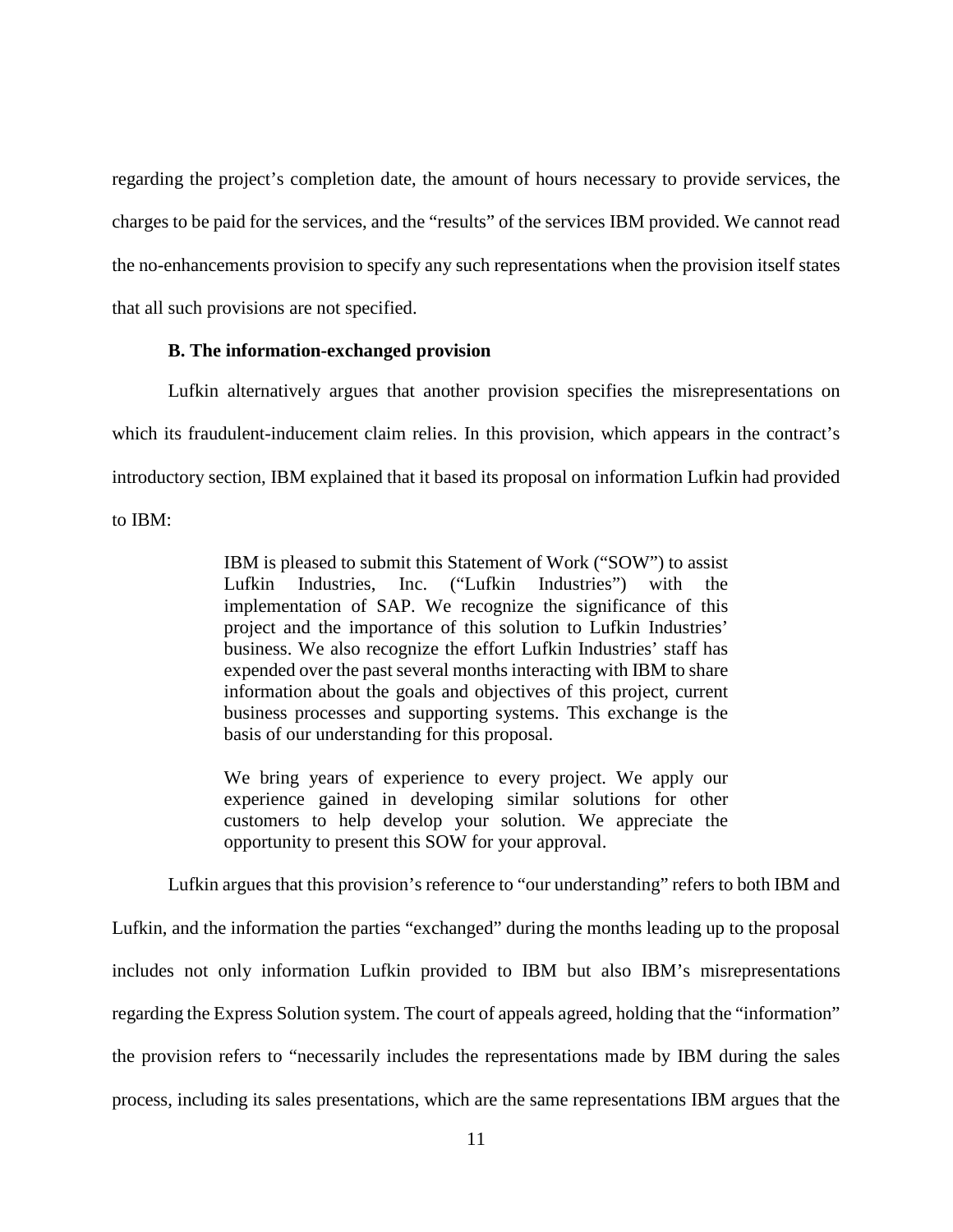reliance disclaimer provisions purport to negate." *See* 564 S.W.3d at 28. Lufkin argues that it did not disclaim reliance on IBM's misrepresentations because this provision "specifies" those misrepresentations.

Again, we disagree. Within the context of the provision's repeated use of the plural "we" to refer only to IBM, its use of the plural "our" similarly refers only to IBM's understanding on which it based its proposal. We read the provision to explain that IBM based its proposal on its understanding of Lufkin's goals, objectives, processes, and systems, which IBM obtained from information Lufkin "shared" with IBM during the parties' "exchange" leading up to the proposal. The provision thus serves more as a recital than an operative term, stating the circumstances surrounding the contract's formation. *See Furmanite Worldwide, Inc. v. NextCorp, Ltd.*, 339 S.W.3d 326, 336 (Tex. App.—Dallas 2011, no pet.) (defining recital as "[a] preliminary statement in a contract or deed explaining the reasons for entering into it or the background of the transaction, showing the existence of particular facts") (quoting *Recital*, BLACK'S LAW DICTIONARY (8th ed. 2004)).

By contrast, Lufkin's reading of the information-exchanged provision improperly renders the two disclaimers superfluous. *See URI, Inc. v. Kleberg Cty.*, 543 S.W.3d 755, 770 (Tex. 2018); *U.S. Metals, Inc. v. Liberty Mut. Grp., Inc.*, 490 S.W.3d 20, 24 (Tex. 2015). Lufkin's construction would mean that the parties agreed that, "in entering into" the contract, they did not rely on any representations except those the parties made to each other before they entered into the contract. Of course, that would mean that they did not disclaim reliance on any representations at all.

We cannot read the information-exchanged provision to contain any representations by IBM, other than the representation that it relied on Lufkin's information to prepare its proposal. It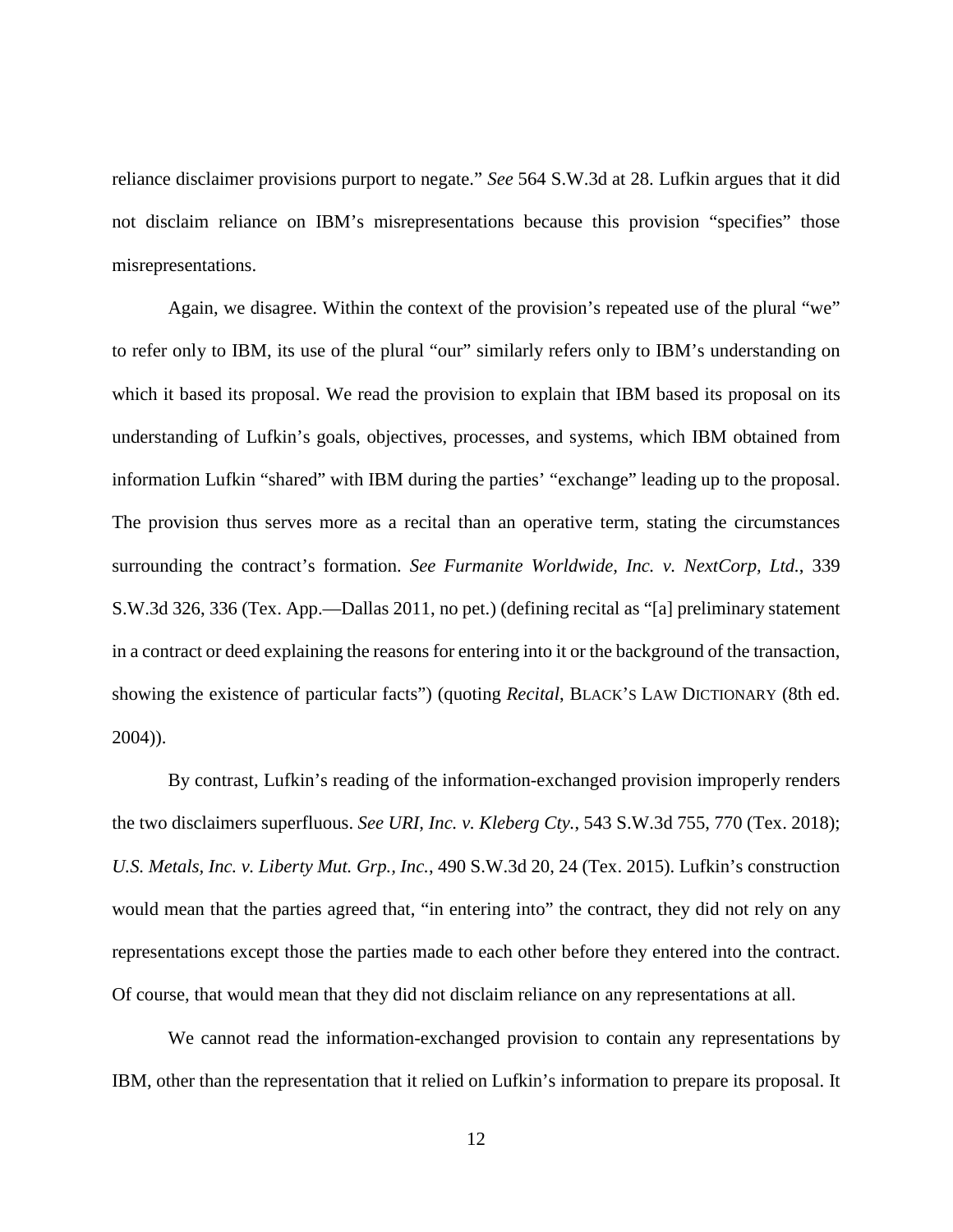certainly does not "specify" any particular representations IBM made during the parties "exchange," including representations that the Express Solution system provided an out-of-thebox solution that would meet eighty percent of Lufkin's requirements upon implementation. We conclude that the information-exchanged provision does not negate Lufkin's disclaimer of reliance on those misrepresentations.

#### **C. Ambiguity**

Finally, Lufkin argues that, in light of the no-enhancements and information-exchanged provisions, the disclaimers do not "clearly and unequivocally" disclaim reliance as our precedent requires, *see Forest Oil*, 268 S.W.3d at 60, particularly when the disclaimer appears in an agreement that initiates the parties' business relationship, *see Italian Cowboy*, 341 S.W.3d at 335. The court of appeals agreed that the information-exchanged provision makes the disclaimers ambiguous because the "information" the provision refers to "necessarily includes the representations made by IBM during the sales process, . . . which are the same representations IBM argues that the reliance disclaimer provisions purport to negate." 564 S.W.3d at 28. But as we have explained, the court of appeals' construction of the information-exchanged provision renders the disclaimers meaningless, not ambiguous. Ambiguity exists when a provision is susceptible to two or more reasonable constructions, *Great Am. Ins. Co. v. Primo*, 512 S.W.3d 890, 893 (Tex. 2017), and a construction that renders the disclaimers meaningless is not reasonable, *Tex. Health Presbyterian Hosp. of Denton v. D.A.*, No. 17-0256, — S.W.3d —, 2018 WL 6713207, at \*6 (Tex. Dec. 21, 2018).

We conclude that the disclaimers clearly and unequivocally confirm that, in entering into the Statement of Work, Lufkin did not rely on any representations IBM made except those that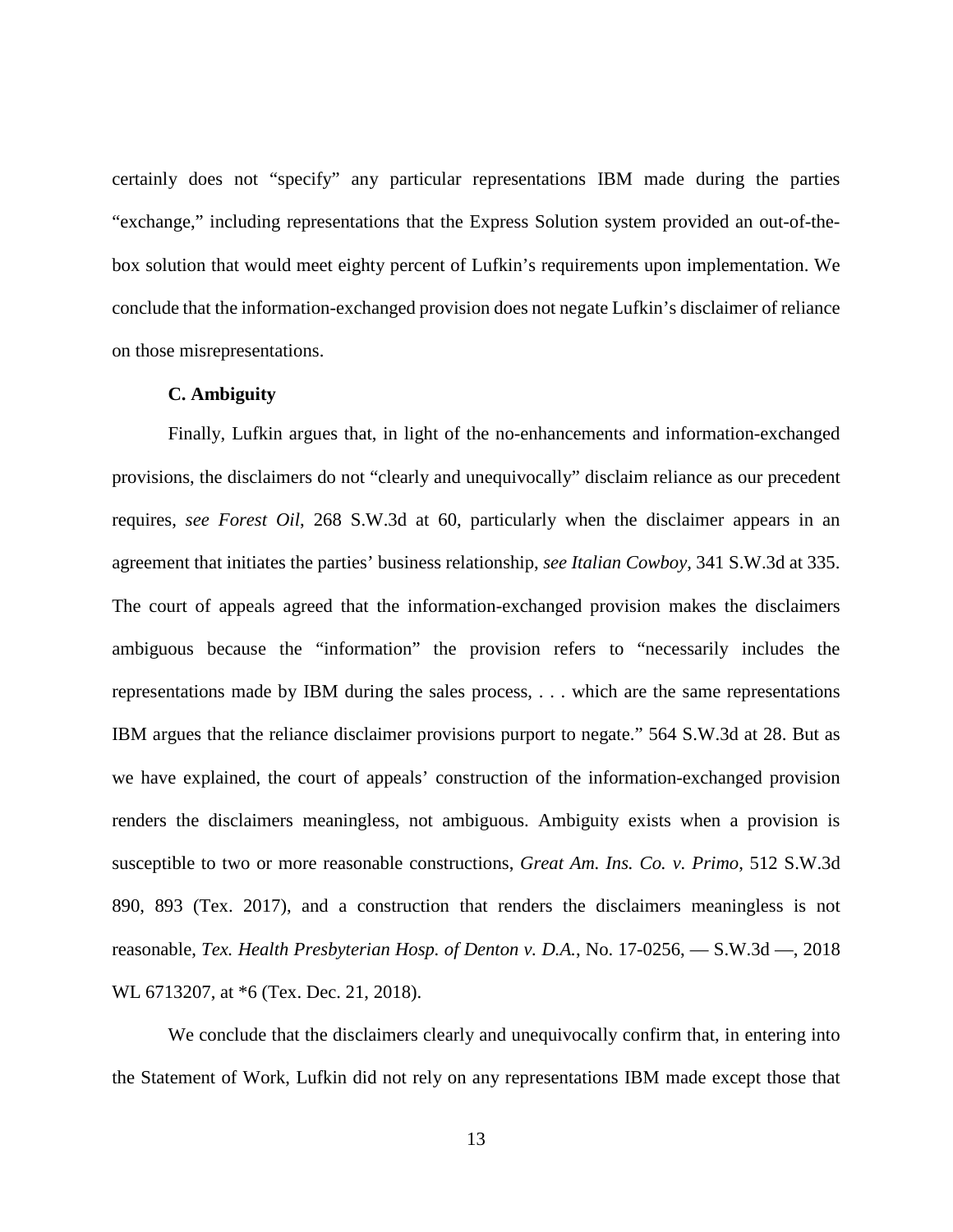were specified in the parties' written agreement. And although the no-enhancements and information-exchanged provisions may be ambiguous, they do not render the disclaimers ambiguous, and they certainly do not "specify" that IBM's Express Solution system was an outof-the-box system that would meet eighty percent of Lufkin's requirements upon initial implementation. We thus conclude that Lufkin disclaimed reliance on IBM's representations and, as a result, cannot recover for fraudulent inducement based on those representations.<sup>[8](#page-13-0)</sup>

# **III. String-Along Fraud**

By a conditional cross-point of error, Lufkin argues that if we reverse the award for fraudulent inducement we should reinstate the trial court's alternative judgment awarding \$6 million for common-law fraud. Characterizing this as a claim for "string-along fraud," Lufkin argued—and the jury agreed—that IBM committed fraud *after* the parties entered into the Statement of Work by repeatedly and knowingly misrepresenting that its Express Solution system would meet Lufkin's needs if Lufkin would agree to delay the go-live date and pay more money. Lufkin contends that, by relying on these post-contractual misrepresentations, it suffered costly delays and damages through the \$6.6 million it agreed to add to the original price. The jury found for Lufkin on this theory and awarded \$6 million in damages, and the trial court's judgment conditionally awarded those damages, in the event that the fraudulent-inducement award were reversed on appeal.

The court of appeals upheld the fraudulent-inducement award but reversed the conditional string-along-fraud award, concluding that it was based on the same misrepresentations and same

<span id="page-13-0"></span><sup>8</sup> In light of this holding, we need not address IBM's arguments challenging the damages the trial court awarded for fraudulent inducement.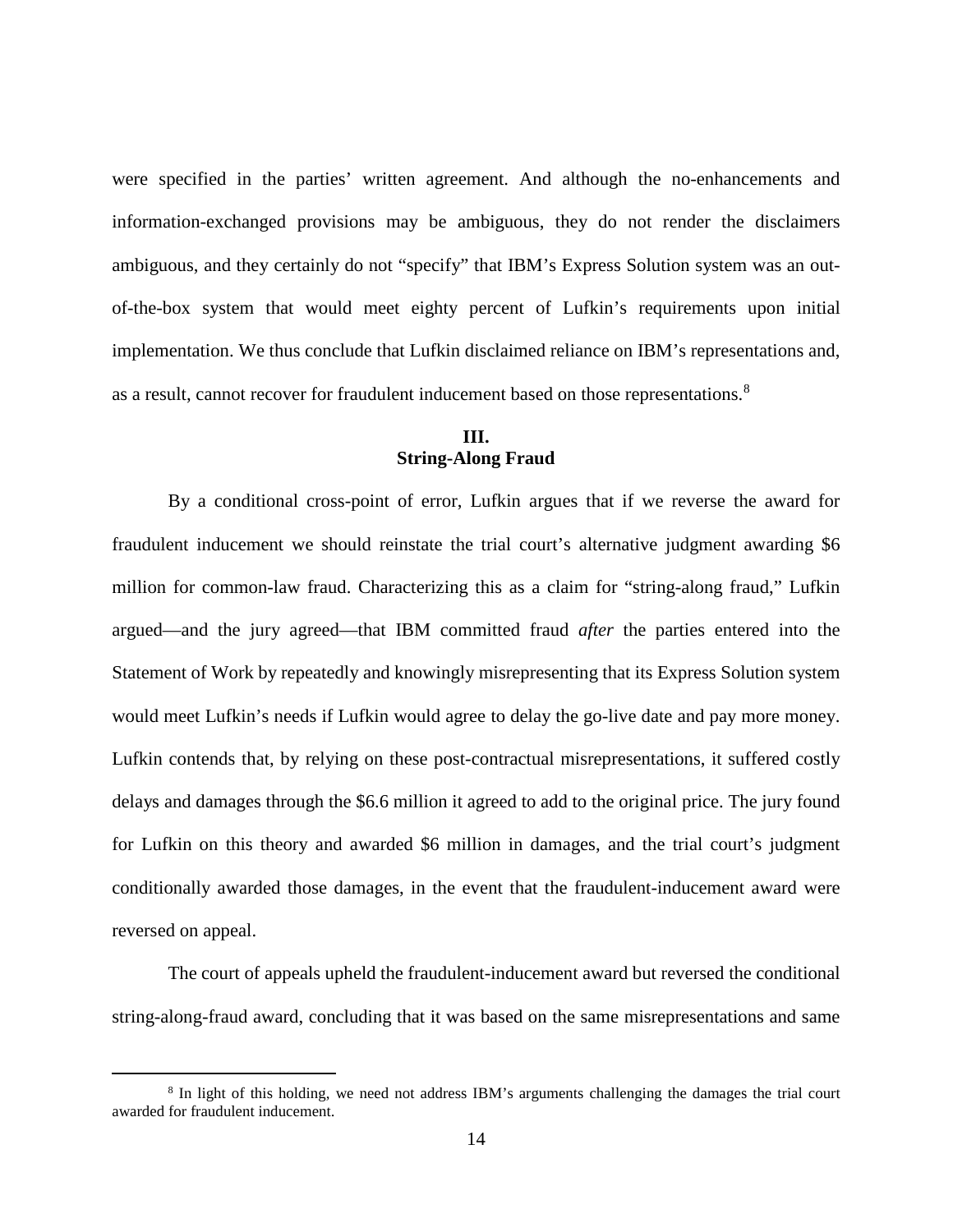injuries and thus subsumed within the fraudulent-inducement claim. 564 S.W.3d at 33. In this Court, Lufkin argues that its so-called string-along-fraud claim is based on different misrepresentations and sought different damages than its fraudulent-inducement claim.

In reality, Lufkin's string-along-fraud claim is also a fraudulent-inducement claim, because it asserts that IBM's continued misrepresentations induced Lufkin to agree to IBM's project change requests. We conclude that the disclaimers bar Lufkin's string-along-fraud claim for the same reasons they bar Lufkin's fraudulent-inducement claim. Lufkin argues that the disclaimers do not apply to the misrepresentations IBM made *after* they signed the Statement of Work because the disclaimers state only that the parties did not rely on representations when "entering into" the Statement of Work. But each time Lufkin authorized a change by signing a project change request, it agreed that the parties' "complete agreement" would include that change authorization, all prior change authorizations, the Statement of Work, and the Customer Agreement. And section 2 of the Statement of Work characterizes changes resulting from the agreed "Project Change Control Procedure" as "[c]hanges to this [Statement of Work]." So with each change authorization, Lufkin reaffirmed that it was not relying on IBM's representations "in entering into" the Statement of Work, which then included the change authorization.

Lufkin argues, however, that its string-along fraud claim is based on IBM's breach of "a common law, not contractual, duty not to misrepresent its continuing performance" and a commonlaw duty "to disclose information to correct earlier misrepresentations." While we agree that fraud is a common-law creation, we do not see how that invalidates Lufkin's reaffirmations of the disclaimer of reliance in the project change requests. Lufkin's argument that IBM's string-along fraud breached a common law "duty to disclose information to correct earlier misrepresentations"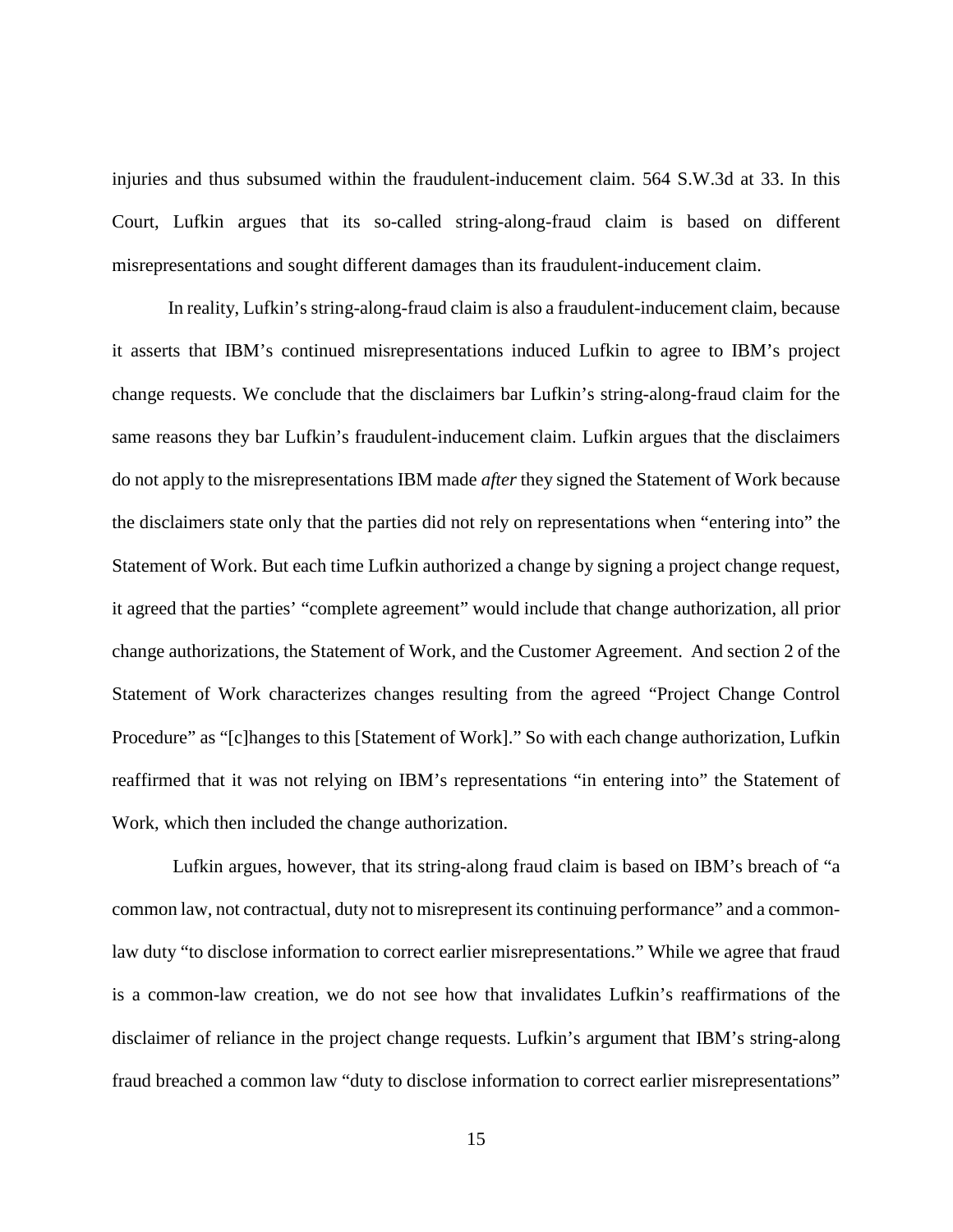also fails. Lufkin cannot maintain a claim that it reasonably relied on any earlier misrepresentations when it disclaimed reliance on such misrepresentations in the Statement of Work and the project change requests. We thus conclude that Lufkin cannot recover on its string-along-fraud claim.

# **IV. Breach of Contract**

Finally, Lufkin argues that if we reverse the judgment on its fraudulent-inducement claim, we should render judgment in its favor on its contract claim, or at least remand the case for a new trial on that claim. We agree that Lufkin is entitled to a new trial on its contract claim.

The jury found that IBM breached the parties' contract, but then awarded "\$0" as damages for that breach. Lufkin challenged the zero-damages finding in the trial court and on appeal,<sup>[9](#page-15-0)</sup> but the court of appeals overruled Lufkin's cross-point because the award it affirmed for fraudulent inducement—which included both out-of-pocket and mitigation damages—exceeded any damages Lufkin could recover for breach. 564 S.W.3d at 37. Now that we have reversed the fraudulentinducement award, Lufkin argues that we should disregard the jury's zero-contract-damages answer because no evidence supports that finding, and we should render judgment awarding \$10,683,736 because the evidence conclusively established that Lufkin sustained that amount as out-of-pocket losses.<sup>[10](#page-15-1)</sup>

<span id="page-15-0"></span><sup>&</sup>lt;sup>9</sup> Asserting that the measure of out-of-pocket damages—the difference between the value paid and value received—is the same for both contract and fraud claims, Lufkin surmises that the jury erroneously awarded zero damages on the contract claim because it had already awarded out-of-pocket damages on the fraudulent-inducement claim. Lufkin suggests that the "jury apparently heeded the trial court's multiple instructions 'not [to] compensate twice for the same loss, if any,' but did so in a way that its findings on liability and damages are contradictory."

<span id="page-15-1"></span> $10$  Lufkin's evidence established that it paid IBM a total of \$12,983,736, and that the value of the services it received from IBM was \$2.3 million. IBM challenges the sufficiency of Lufkin's value evidence, but it did not provide evidence controverting the \$2.3 million figure.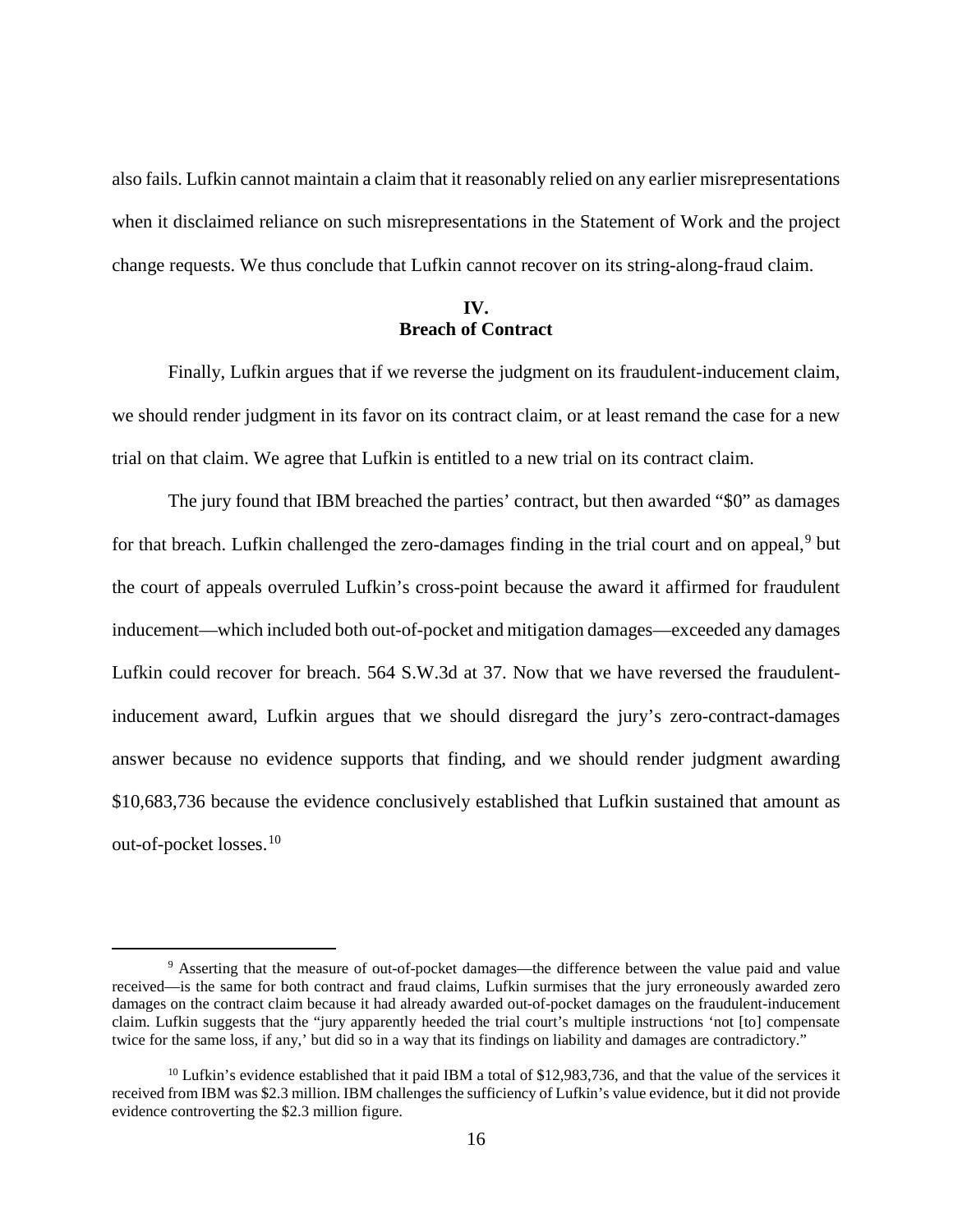IBM argues that we cannot disregard the jury's zero-damages answer because this Court lacks jurisdiction over an argument that a jury finding is against the great weight and preponderance of the evidence. *See Tippett v. Brannon*, 493 S.W.2d 511 (Tex. 1973) (per curiam) ("This Court does not have jurisdiction to pass upon the fact questions of the sufficiency of the evidence, or the great weight and preponderance of the evidence."); *Gulf, Colo. & Santa Fe Ry. Co. v. Deen*, 312 S.W.2d 933, 938 (Tex. 1958) ("Being a court of law only, we will not review a holding of the Court of Civil Appeals that a verdict is or is not against the great weight and preponderance of the evidence, the holding being considered one of fact."). But Lufkin urges us to disregard the jury's answer not only because it "was against the great weight and preponderance of the evidence," but also because it "has no support in the evidence." We construe Lufkin's brief to assert that the evidence was both legally and factually insufficient,  $11$  and we have jurisdiction to address the legal argument.

In addressing Lufkin's challenge to the jury's zero-damages finding, we must distinguish "uncertainty as to the fact of damages" from "uncertainty merely as to the amount of damages." *McKnight v. Hill & Hill Exterminators, Inc.*, 689 S.W.2d 206, 207 (Tex. 1985). Lufkin argues that the evidence conclusively established the *amount* of its contract damages, but its legal challenge to the jury's zero-damages finding rests on an assertion that the evidence conclusively established that it suffered *some* damages—some amount more than zero—as a result of IBM's breach. Because Lufkin bore the burden of proof on that issue, it must demonstrate on appeal that the

<span id="page-16-0"></span><sup>11</sup> *See Pool v. Ford Motor Co.*, 715 S.W.2d 629, 633 (Tex. 1986) ("It is our practice to liberally construe the points of error in order to obtain a just, fair and equitable adjudication of the rights of the litigants. We look not only at the wording of the points of error, but to the argument under each point to determine as best we can the intent of the party.") (quoting *Holley v. Watts*, 629 S.W.2d 694, 696 (Tex. 1982)).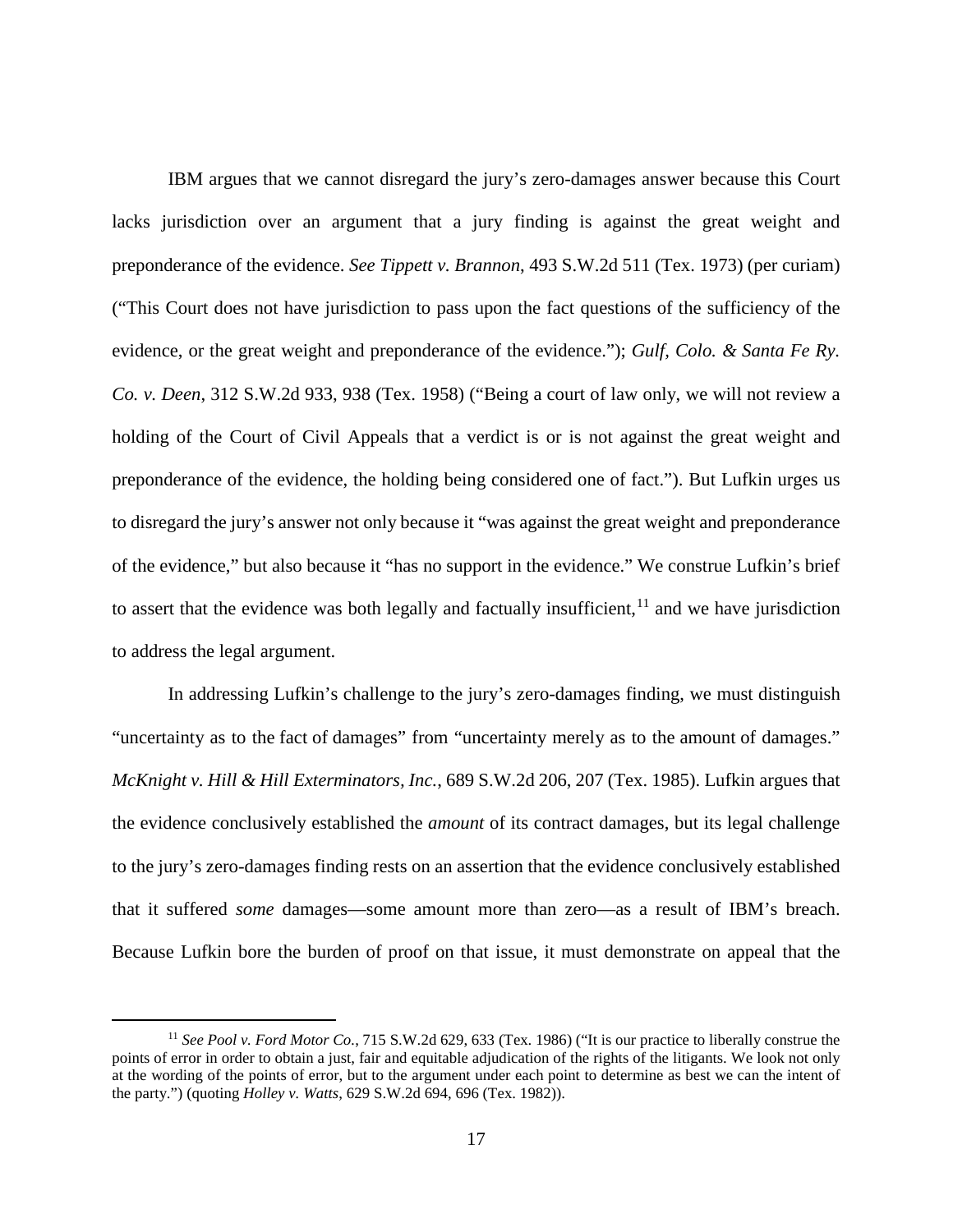evidence conclusively established the fact of damages as a matter of law. *See Dow Chem. Co. v. Francis*, 46 S.W.3d 237, 241 (Tex. 2001) (per curiam). To conclusively establish that fact, the evidence must leave "no room for ordinary minds to differ as to the conclusion to be drawn from it." *Triton Oil & Gas Corp. v. Marine Contractors & Supply, Inc.*, 644 S.W.2d 443, 446 (Tex. 1982).

Lufkin argues that it meets this burden because the evidence conclusively established—as the jury found—both that IBM breached the contract and that Lufkin suffered out-of-pocket damages. Specifically, Lufkin contends, it submitted uncontroverted evidence that IBM's Express Solution system did not meet the requirements Lufkin bargained for and, as a result, the value Lufkin received was less than the amount it paid to IBM. In response, IBM asserts that Lufkin did not conclusively establish the fact of contract damages because Lufkin's expert testified that IBM's breach caused no damages, and because Lufkin failed to specify the alleged breaches or segregate its out-of-pocket damages to any breaches the jury may have found.

We do not agree that Lufkin's expert witness testified that IBM's breach did not cause Lufkin any damages. The testimony IBM relies on is that of Rosemary Lee, an IT consultant. Lee testified that IBM's efforts to "blueprint" the project before the go-live date were insufficient and that it did not properly identify the system's data requirements.[12](#page-17-0) IBM's theory at trial was that any delays resulted from Lufkin's resistance to change, and specifically that Lufkin delayed converting its data for the new system. Lee testified that, in her opinion, IBM's failure to properly

<span id="page-17-0"></span> $12$  A system blueprint is a large document that includes all the system requirements and the system design. It "should be in sufficient detail to allow later configuration . . . to physically meet those requirements." That is, it should contain detailed instructions on how to physically configure the system to function as required.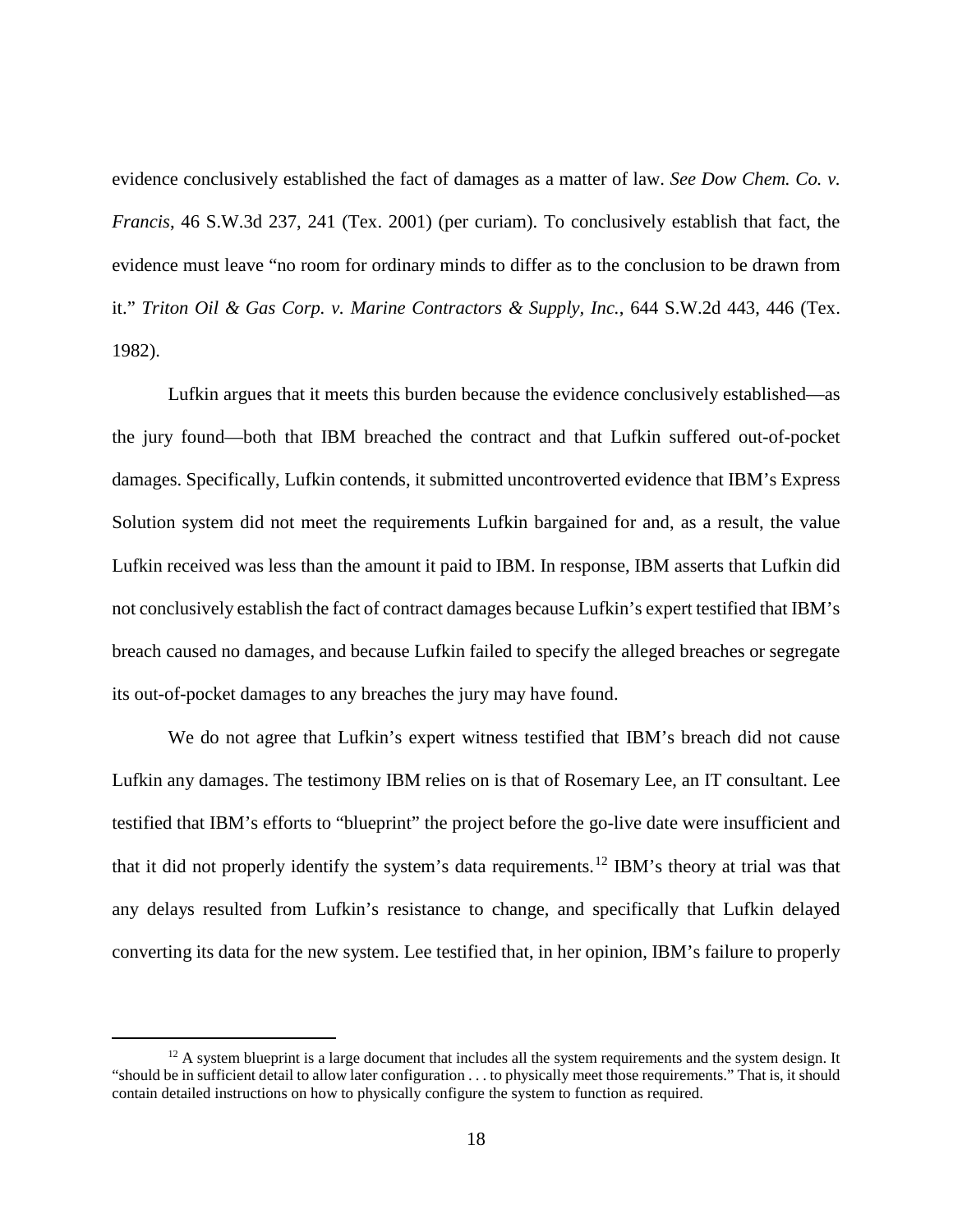blueprint the process was a "potential cause" of the delays in converting Lufkin's data, but in any event, Lufkin's data-conversion efforts were not "delayed or behind." She further testified that IBM's failure to stabilize the system "by definition . . . put the conversion in a state where it couldn't be completed," but that any issues with delays in Lufkin's data conversion "did not cause significant problems."<sup>[13](#page-18-0)</sup>

Lee later testified that, specifically regarding loading data in a thirty-three day period, IBM did not cause problems or delays "overall." She did criticize IBM for failing to load the data earlier in the project so it could "assess how efficient your load programs were working." Like Lufkin, we read Lee's testimony to opine that Lufkin did not cause the problems it endured by delaying its data conversion, not that Lufkin did not suffer damages as a result of IBM's breach.

Nor do we agree that Lufkin's failure to specify or obtain findings on exactly how IBM breached the contract requires the conclusion that reasonable jurors could find that its breach caused Lufkin no damages. As IBM suggests, it could be that the jury found that IBM breached the contract in only certain ways, and those breaches did not diminish the system's value as much as Lufkin's expert explained. But the jury found that IBM did breach the contract and that Lufkin sustained out-of-pocket damages, and we agree that the evidence that supported these findings was sufficient to conclusively establish the *fact* of contract damages.

<span id="page-18-0"></span><sup>&</sup>lt;sup>13</sup> Specifically, Lee testified as follows:

Q. What was your opinion about the existence of any problems at Go-Live due to data conversion issues by Lufkin?

A. The issue logs indicated that there were no significant data issues post Go-Live.

Q. And so, the delays that are reflected in the documents that you reviewed, is it your opinion that those alleged delays that people talked about and the risk of data conversion issues, that they did not cause significant problems at Go-Live?

A. That's correct, they did not cause significant problems.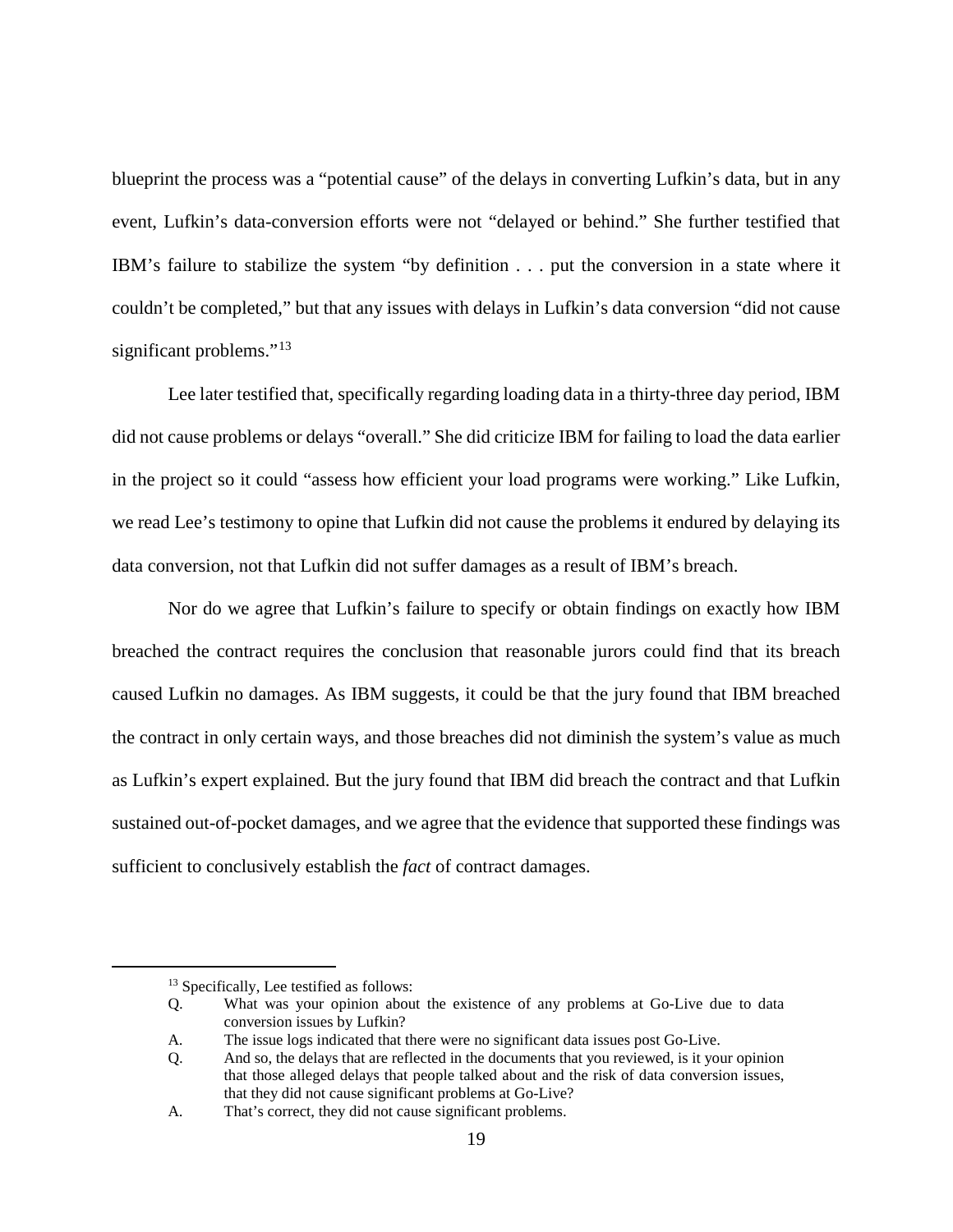We do not agree with Lufkin, however, that the evidence conclusively established the *amount* of contract damages. Citing *Formosa Plastics Corp. USA v. Presidio Engineers & Contractors, Inc.*, 960 S.W.2d 41, 49 (Tex. 1998), Lufkin argues that the measure of out-of-pocket damages—the difference between the amount paid and the value received—is the same for breach of contract as for fraudulent inducement. And because the jury found that Lufkin's out-of-pocket damages resulting from IBM's fraudulent inducement totaled \$10,683,736, Lufkin contends that it conclusively established out-of-pocket contract damages of that same amount.

Lufkin's burden on appeal, however, is not that simple. We did not hold in *Formosa Plastics* that the out-of-pocket measure of damages applies identically to both contract and fraudulent-inducement claims, and we have found no other cases in which we have announced that holding. We need not decide that issue here, however, because we agree with IBM that the evidence does not conclusively establish that IBM's breach caused the exact same harm that its fraudulent inducement caused. As IBM asserts, we cannot tell from the jury's answer exactly *how* IBM breached the parties' contract, and the evidence certainly doesn't conclusively establish that it breached it in every way Lufkin alleged.

Having concluded that the evidence conclusively established that IBM's contractual breach caused Lufkin *some* damages but did not conclusively establish the amount of those damages, we agree with Lufkin that the proper remedy is to remand the case to the trial court for a new trial on that issue. *See Berry-Helfand*, 491 S.W.3d at 721 (remanding for new trial when legally sufficient evidence supported the fact of damages but did not support the entire amount the jury awarded). And because IBM disputed that it breached the parties' contract, the new trial must determine both